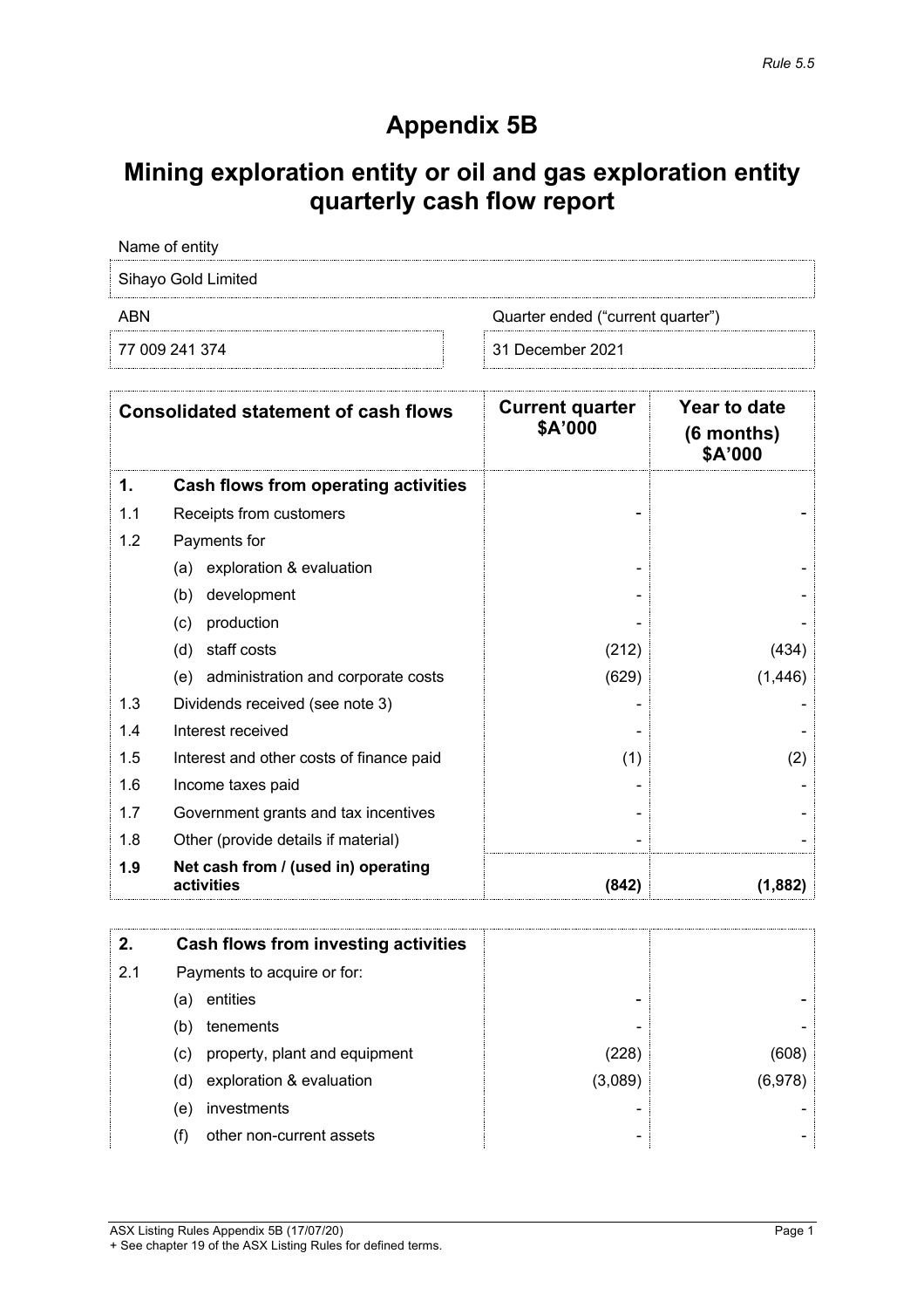|     | <b>Consolidated statement of cash flows</b>       | <b>Current quarter</b><br>\$A'000 | Year to date<br>$(6$ months)<br>\$A'000 |
|-----|---------------------------------------------------|-----------------------------------|-----------------------------------------|
| 2.2 | Proceeds from the disposal of:                    |                                   |                                         |
|     | entities<br>(a)                                   |                                   |                                         |
|     | (b)<br>tenements                                  |                                   |                                         |
|     | property, plant and equipment<br>(C)              | 14                                | 14                                      |
|     | (d)<br>investments                                |                                   |                                         |
|     | other non-current assets<br>(e)                   |                                   |                                         |
| 2.3 | Cash flows from loans to other entities           |                                   |                                         |
| 2.4 | Dividends received (see note 3)                   |                                   |                                         |
| 2.5 | Other (provide details if material)               |                                   |                                         |
| 2.6 | Net cash from / (used in) investing<br>activities | (3,303)                           |                                         |

| 3.   | <b>Cash flows from financing activities</b>                                                |       |       |
|------|--------------------------------------------------------------------------------------------|-------|-------|
| 3.1  | Proceeds from issues of equity securities<br>(excluding convertible debt securities)       |       |       |
| 3.2  | Proceeds from issue of convertible debt<br>securities                                      |       |       |
| 3.3  | Proceeds from exercise of options                                                          |       |       |
| 3.4  | Transaction costs related to issues of equity<br>securities or convertible debt securities |       |       |
| 3.5  | Proceeds from borrowings                                                                   | 1,654 | 1,654 |
| 3.6  | Repayment of borrowings                                                                    |       |       |
| 3.7  | Transaction costs related to loans and<br>borrowings                                       |       |       |
| 3.8  | Dividends paid                                                                             |       |       |
| 3.9  | Other (provide details if material)                                                        |       |       |
| 3.10 | Net cash from / (used in) financing<br>activities                                          | 1.654 | 1.654 |

|     | Net increase / (decrease) in cash and<br>cash equivalents for the period | (2,491) | (7, 800) |
|-----|--------------------------------------------------------------------------|---------|----------|
| 4.1 | Cash and cash equivalents at beginning of<br>period                      | 3,481   | 8,703    |
| 4.2 | Net cash from / (used in) operating<br>activities (item 1.9 above)       | (842)   | (1,882)  |
| 4.3 | Net cash from / (used in) investing activities<br>item 2.6 above)        | (3,303) | (7,572)  |
| 4.4 | Net cash from / (used in) financing activities<br>(item 3.10 above)      | 1.654   | 1.654    |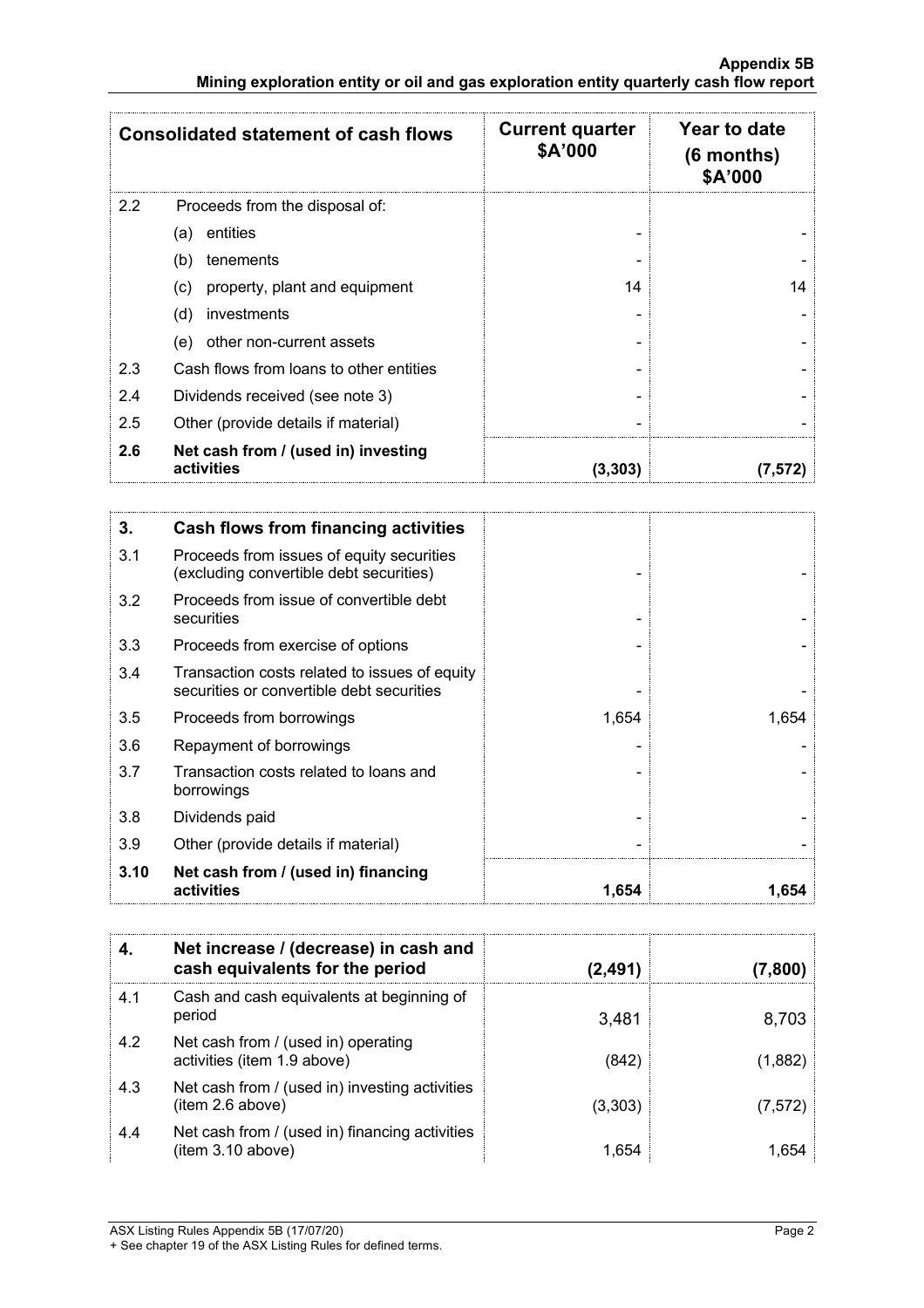### **Appendix 5B Mining exploration entity or oil and gas exploration entity quarterly cash flow report**

|     | <b>Consolidated statement of cash flows</b>          | <b>Current quarter</b><br>\$A'000 | Year to date<br>$(6$ months)<br>\$A'000 |
|-----|------------------------------------------------------|-----------------------------------|-----------------------------------------|
| 4.5 | Effect of movement in exchange rates on<br>cash held | (10)                              |                                         |
| 4.6 | Cash and cash equivalents at end of<br>period        | 980                               |                                         |

| 5.  | Reconciliation of cash and cash<br>equivalents<br>at the end of the quarter (as shown in the<br>consolidated statement of cash flows) to the<br>related items in the accounts | <b>Current quarter</b><br>\$A'000 | <b>Previous quarter</b><br>\$A'000 |
|-----|-------------------------------------------------------------------------------------------------------------------------------------------------------------------------------|-----------------------------------|------------------------------------|
| 5.1 | <b>Bank balances</b>                                                                                                                                                          | 952                               | 3.453                              |
| 5.2 | Call deposits                                                                                                                                                                 |                                   |                                    |
| 5.3 | <b>Bank overdrafts</b>                                                                                                                                                        |                                   |                                    |
| 5.4 | Other (provide details)                                                                                                                                                       | 28                                | 28                                 |
| 5.5 | Cash and cash equivalents at end of<br>quarter (should equal item 4.6 above)                                                                                                  | 980                               |                                    |

| 6.                                                                                                                                                          | Payments to related parties of the entity and their<br>associates                          | <b>Current quarter</b><br>\$A'000 |
|-------------------------------------------------------------------------------------------------------------------------------------------------------------|--------------------------------------------------------------------------------------------|-----------------------------------|
| 6.1                                                                                                                                                         | Aggregate amount of payments to related parties and their<br>associates included in item 1 |                                   |
| 62                                                                                                                                                          | Aggregate amount of payments to related parties and their<br>associates included in item 2 |                                   |
| Note: if any amounts are shown in items 6.1 or 6.2, your quarterly activity report must include a description of, and an<br>explanation for, such payments. |                                                                                            |                                   |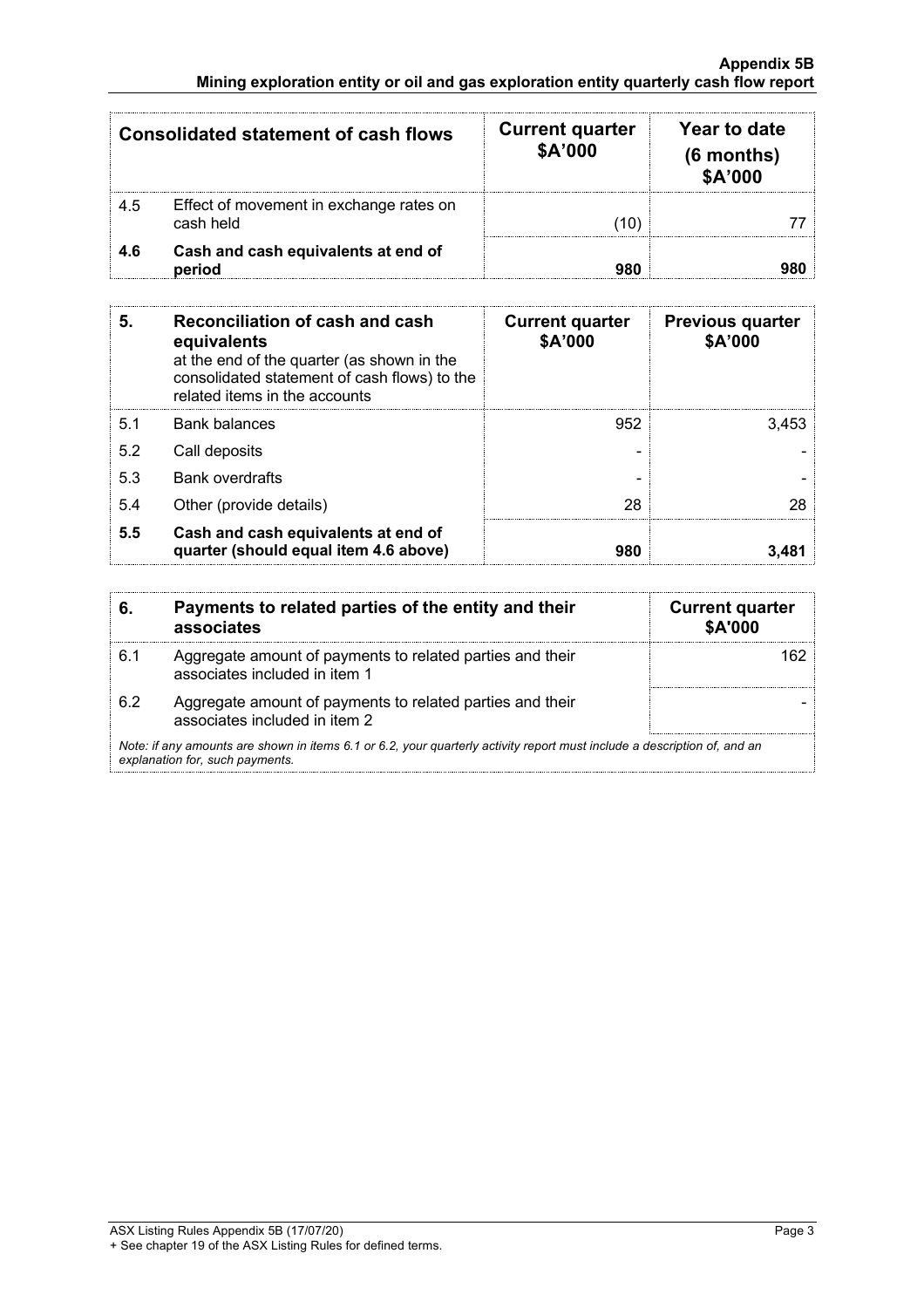| 7.                                                                                                                                                       | <b>Financing facilities</b><br>Note: the term "facility' includes all forms of financing<br>arrangements available to the entity.<br>Add notes as necessary for an understanding of the<br>sources of finance available to the entity.               | <b>Total facility</b><br>amount at quarter<br>end<br>\$A'000 | Amount drawn at<br>quarter end<br>\$A'000 |
|----------------------------------------------------------------------------------------------------------------------------------------------------------|------------------------------------------------------------------------------------------------------------------------------------------------------------------------------------------------------------------------------------------------------|--------------------------------------------------------------|-------------------------------------------|
| 7.1                                                                                                                                                      | Loan facilities                                                                                                                                                                                                                                      | 1,654                                                        | 1.654                                     |
| 7.2                                                                                                                                                      | Credit standby arrangements                                                                                                                                                                                                                          |                                                              |                                           |
| 7.3                                                                                                                                                      | Other (please specify)                                                                                                                                                                                                                               |                                                              |                                           |
| 7.4                                                                                                                                                      | <b>Total financing facilities</b>                                                                                                                                                                                                                    | 1,654                                                        | 1.654                                     |
| 7.5<br>7.6                                                                                                                                               | Unused financing facilities available at quarter end<br>Include in the box below a description of each facility above, including the lender, interest<br>rate, maturity date and whether it is secured or unsecured. If any additional financing     |                                                              |                                           |
| facilities have been entered into or are proposed to be entered into after quarter end,<br>include a note providing details of those facilities as well. |                                                                                                                                                                                                                                                      |                                                              |                                           |
|                                                                                                                                                          | The Company has entered a loan agreement with Provident Minerals Pte Ltd. The interest<br>rate of this loan is 10% per annum and classified as unsecured, ranks pari passu with<br>existing unsecured obligations. Maturity date is 1 December 2022. |                                                              |                                           |
| 8.                                                                                                                                                       | <b>Estimated cash available for future operating activities</b>                                                                                                                                                                                      |                                                              | <b>\$A'000</b>                            |
|                                                                                                                                                          |                                                                                                                                                                                                                                                      |                                                              |                                           |

| Net cash from / (used in) operating activities (item 1.9)                                                                                                                                                                                                                                                                                                                             | (842)                                                        |
|---------------------------------------------------------------------------------------------------------------------------------------------------------------------------------------------------------------------------------------------------------------------------------------------------------------------------------------------------------------------------------------|--------------------------------------------------------------|
| (Payments for exploration & evaluation classified as investing<br>activities) (item 2.1(d))                                                                                                                                                                                                                                                                                           | (3,089)                                                      |
| Total relevant outgoings (item $8.1 +$ item $8.2$ )                                                                                                                                                                                                                                                                                                                                   | (3,931)                                                      |
| Cash and cash equivalents at quarter end (item 4.6)                                                                                                                                                                                                                                                                                                                                   | 980                                                          |
| Unused finance facilities available at quarter end (item 7.5)                                                                                                                                                                                                                                                                                                                         |                                                              |
| Total available funding (item $8.4 +$ item $8.5$ )                                                                                                                                                                                                                                                                                                                                    | 980                                                          |
|                                                                                                                                                                                                                                                                                                                                                                                       |                                                              |
| item $8.3$ )                                                                                                                                                                                                                                                                                                                                                                          | (0.25)                                                       |
| Note: if the entity has reported positive relevant outgoings (ie a net cash inflow) in item 8.3, answer item 8.7 as "N/A".<br>Otherwise, a figure for the estimated quarters of funding available must be included in item 8.7.                                                                                                                                                       |                                                              |
| If item 8.7 is less than 2 quarters, please provide answers to the following questions:                                                                                                                                                                                                                                                                                               |                                                              |
| 8.8.1<br>Does the entity expect that it will continue to have the current level of net operating<br>cash flows for the time being and, if not, why not?                                                                                                                                                                                                                               |                                                              |
| Answer: Yes                                                                                                                                                                                                                                                                                                                                                                           |                                                              |
| 8.8.2<br>Has the entity taken any steps, or does it propose to take any steps, to raise further<br>cash to fund its operations and, if so, what are those steps and how likely does it<br>believe that they will be successful?                                                                                                                                                       |                                                              |
| Answer: On 21 January 2022, the Company entered into another loan agreement with PT<br>Saratoga Investama Sedaya Tbk for an additional US\$500,000 loan, maturing 1<br>December 2022. The Company is in discussions with its major shareholders<br>regarding future capital injections into the company either via further shareholder<br>loans or equity investments in the company. |                                                              |
|                                                                                                                                                                                                                                                                                                                                                                                       | Estimated quarters of funding available (item 8.6 divided by |